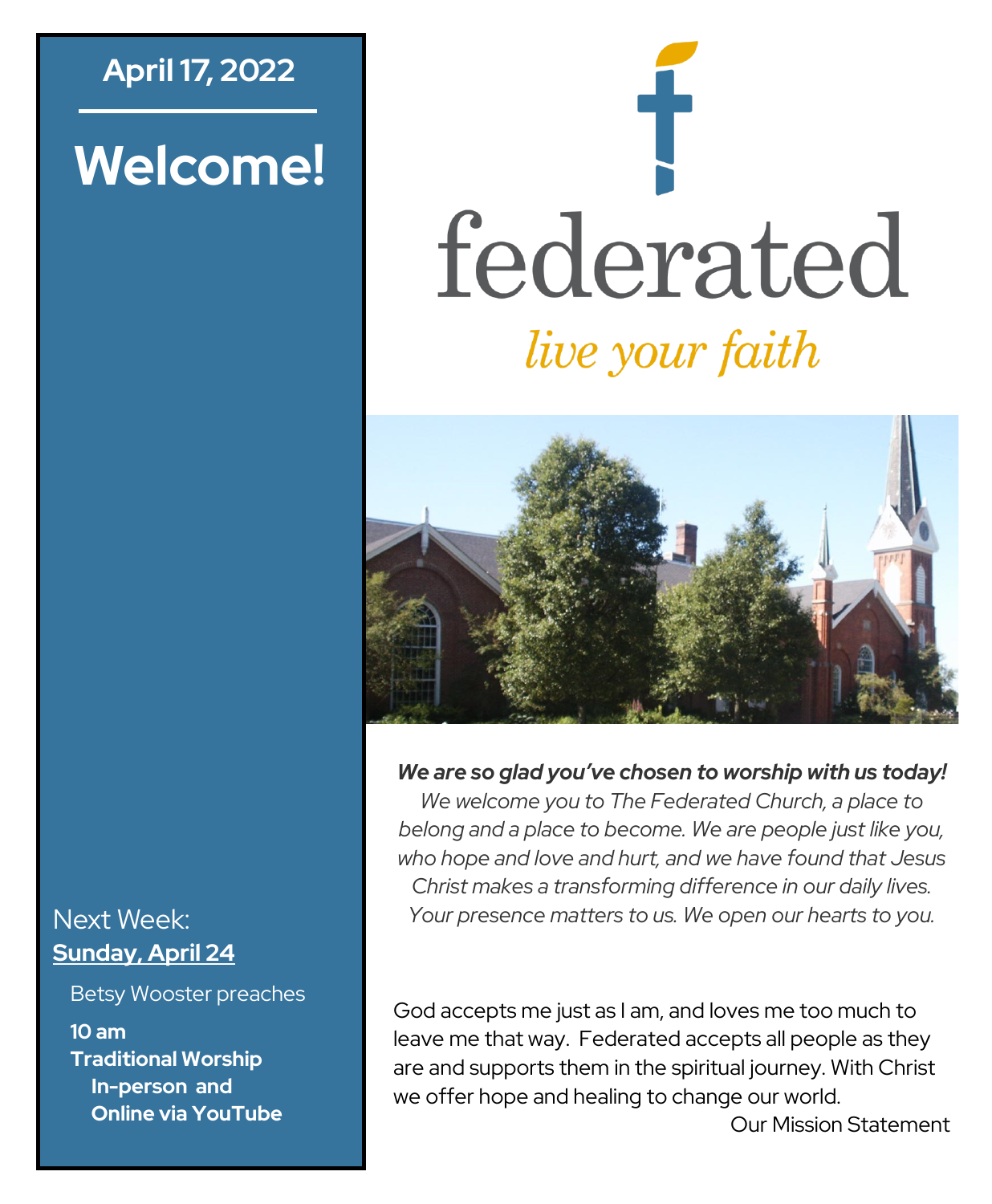# **WHAT'S HAPPENING AT FEDERATED?**

## **Cathedral on Fire: Meet the Author & Book Discussion**

#### **Wednesday, April 20, 7 PM | Lounge**

The urgency of the climate crisis requires that we act as if our cathedrals and churches are on fire. Amid this dire situation, Brooks Berndt focuses our attention on the gifts that churches can offer. Sign up: 440.247.6490 x111 or [smithm@fedchurch.org.](mailto:smithm@fedchurch.org) Books at Reception Desk for \$5.

# **Impact of Climate Change—SJAM Movie Night**

**Monday, April 25, 7 PM | Online Via Zoom** Meeting ID: 835 9555 8354; Passcode: 44022 Join us for our monthly SJAM movie night. We will be watching three short videos together, and between videos we will have a short discussion. Come learn, be engaged, find ways to be active in caring for God's Creation. Find resources and the Zoom link online at [fedchurch.org/events.](http://www.fedchurch.org/events)

#### **Trinkets & Treasures! - Sign up NOW to help at our annual fundraiser**

#### **Donation Days: April 23-26 | Sale Days: April 27-30 | Lobby sign-ups**

Many volunteers are needed to make this event a success. Shifts are available throughout the week. There's sorting and pricing and hauling and collecting payment to be done. Check out the sign-up boards in the Lobby or find the Realm online signup at [fedchurch.org/TNT.](http://www.fedchurch.org/TNT)

# **Tom Trenney: Organist, Composer, and Conductor**

#### **Sunday, May 1 | Sanctuary**

**10 am:** "**Mister Rogers: Being a Good Neighbor Might Just be Enough After All."** During our service, Tom Trenney shares spiritual insight on the inspiration of Mister Rogers' Neighborhood -- where we experienced Jesus in puppetry and parable without ever hearing the "Word."

**4:30 pm: "Hymn Festival: Will You Come and Follow Me?"** Organist, composer, & conductor Tom Trenney will lead a mass choir and congregation in a festival of hymns, psalms, and spiritual songs that will inspire us to answer God's call to do justice, love kindness, and walk humbly with our God. No tickets needed. A free-will offering will be collected. \$20 suggested donation.

# **Celebrate Your Mom on Mother's Day: A Call for Pictures**

Celebrate your Mom this Mother's Day by sharing a picture of your mom (or one with you with your mom!). A slideshow will be shown during the worship service on May 8. Submit images to Marty at [mculbert@fedchurch.org](mailto:mculbert@fedchurch.org?subject=Mother) **by May 2**. Please include your name and your mother's name.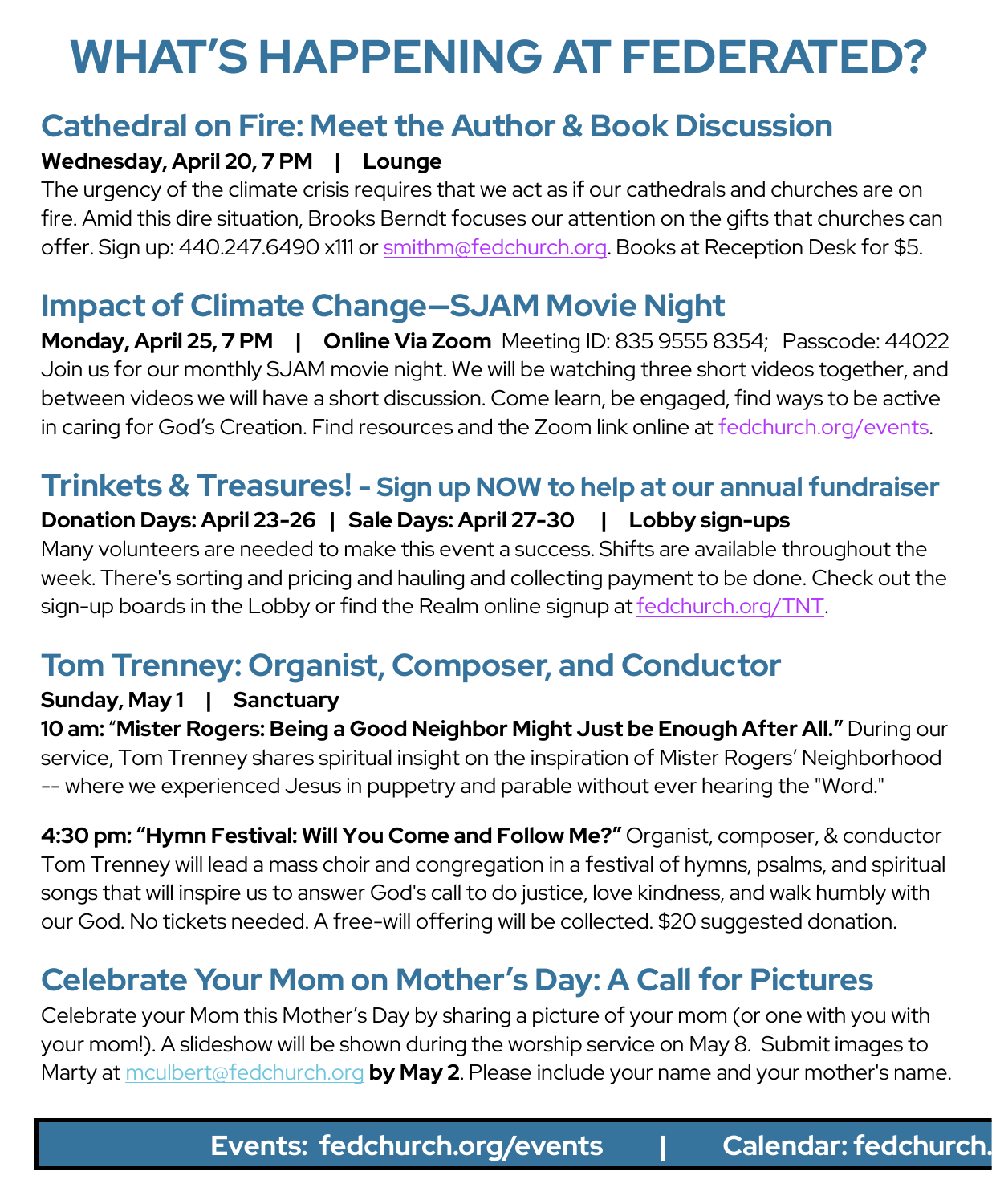**The Chancel Easter Lilies:** We want to thank you for your contributions. We pray

God's blessing upon each special person you have remembered or honored with an Easter Lily. God's love is shown to us in many ways, but perhaps God is best seen through wonderful people such as these, both living and deceased, who help us to see the way. Proceeds benefit Ukraine relief efforts.

**Anonymous** *in honor of Melody McClurg and Family* **The Asplin Family** *in honor of our family and friends* **Sue Beattie** *in honor of the David and Nancy Carpenter Family – Debbie, Sara, Jon and families* **Sue Beattie** *in honor of the David and Nancy Carpenter Family – Debbie, Sara, Jon and families* **Janet Berlincourt** *in loving memory of my best friend, Cinda Berri* **Barry & Kathie Biggin** *in memory of Barry's parents, Harold ("Red") and Phyllis June Biggin* **Barry & Kathie Biggin** *in memory of Kathie's parents, Clark and Jean Zimmerman* **Jenny Brown** *in memory of Dr. Glenn Brown* **Kathy & Ray Bryson** *in memory of Donald Stevens* **Kathy & Ray Bryson** *in memory of Ruth & Nat Bryson* **Kathy & Ray Bryson** *in honor of Ann Stevens* **Brendan & Lisa Buescher** *in support and honor of our three children, Anna, Lance and Beckett by whom we are blessed* **Brendan & Lisa Buescher** *in support and honor of our three children, Anna, Lance and Beckett by whom we are blessed* **Becky Carter** *in memory of Virginia & Paul N. Steward and Helen Brown* **Mary Dixon** *in memory of John B. Dixon, and son John E. Dixon and wife Margaret Dixon* **Mary Dixon** *in memory of my grandson William Dixon and daughter Wendy Magree* **Bill & Kathy Franz** *in honor of Marilyn & Gordon Netschke (parents of Kathy Netschke Franz)*  **Bill & Kathy Franz** *in honor of Bonnie & Walter Franz (parents of Bill Franz)*  **Bob and Dawn Herdman** *in loving memory of our parents* **Bob and Dawn Herdman** *in honor of our children* **Rick Jones** *in memory of Leslie Jones* **Rick Jones** *in memory of Cam Lance* **Rick Jones** *in memory of Dave & Ecky Broad* **Pat King & Family** *in memory of Chuck King* **Scott Lax** i*n memory of my mother, Josephine Lax, who so loved Federated's Easter service* **Kim and George Oliver** *in memory of Michael Rea* **Kim and George Oliver** *in memory of Joseph Rea* **Janet, Polly & Jenny Peters** *in loving memory of our husband and father* **Laura Reed** *dedicated to the Augustine Family* **Harriett Rogers** *to celebrate the ministry of Judy Bagley-Bonner* **Martine Scheuermann & Marty Culbertson** *in memory of Al Culbertson* **Martine Scheuermann & Marty Culbertson** *in memory of Shirley Culberson* **Martine Scheuermann & Marty Culbertson** *in memory of Nancy Scheuermann* **Martine Scheuermann & Marty Culbertson** *in memory of George Scheuermann* **Martine Scheuermann & Marty Culbertson** *in memory of Rich Scheuermann* **Marcia Snavely** *in memory of John Laskowski* **Marcia Snavely** *in memory of the Charles King Family* **Marcia Snavely** *in memory of Marian Snavely & Geoff Snavely* **Marcia Snavely** *in memory of Bob Belding & Judith Albert*